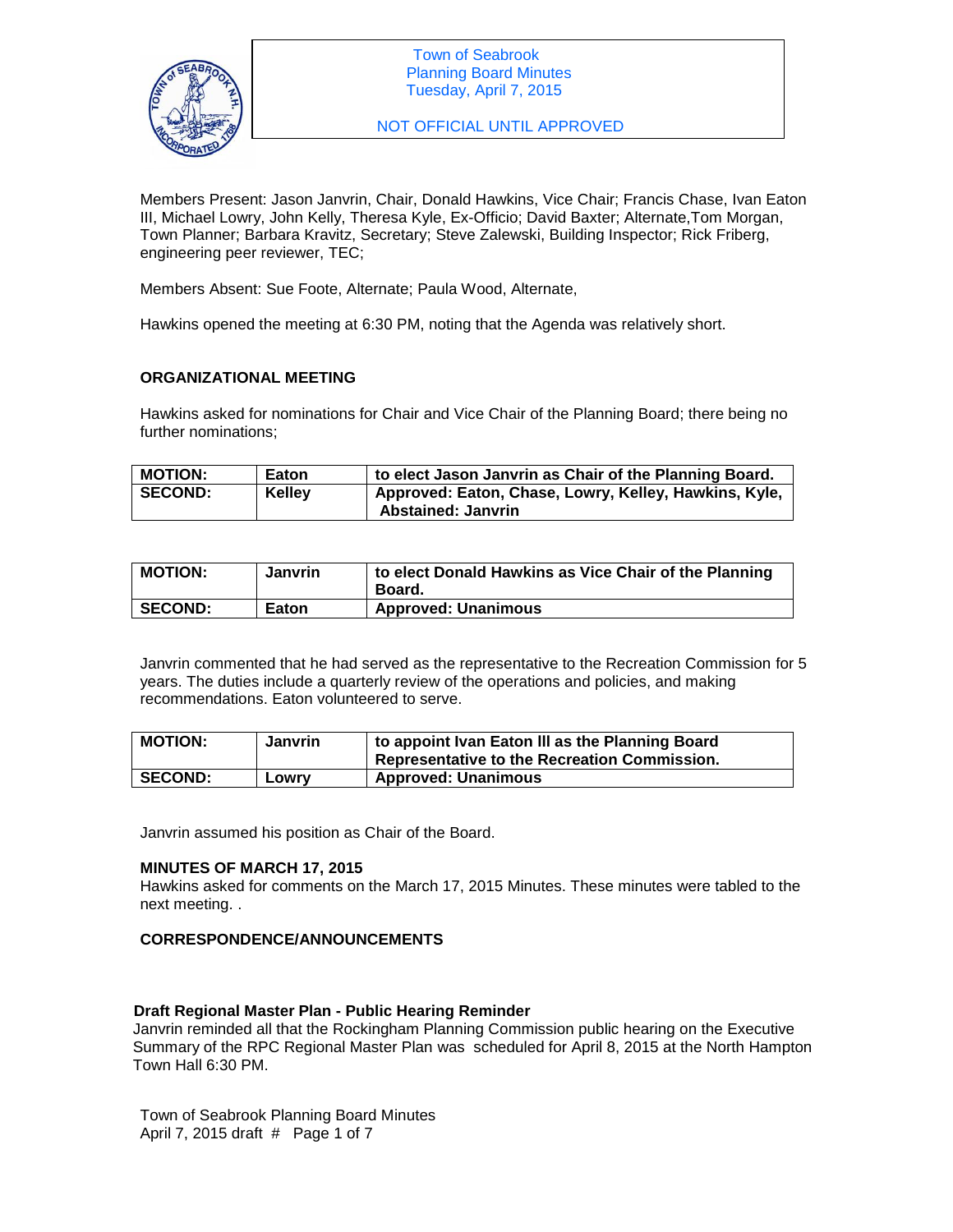

NOT OFFICIAL UNTIL APPROVED

## **PUBLIC HEARINGS**

Hawkins opened the Public Hearing at 6:50PM.

**ONGOING CASES - UPDATES Baxter recused himself for Case #2013-15**

**Case #2013-15 – Proposal by Arleigh Greene, GRA Real Estate Holdings, LLC and Waterstone Retail Development, Inc. to demolish existing buildings on Tax Map 8, Lots 54-2, 54-4, 54-5, 54-7, 54-8 and 90, and to construct a 168,642 square foot shopping complex with associated parking and access drives,** continued from July 2, 2013, July 16, 2013, September 3, 2013; September 17. 2013, October 1, 2013, November 5, 2013; November 19, 2013, December 3, 2013, December 17, 2013; January 7, 2014; March 4, 2014; April 1, 2014; April 15, 2014, May 20, 2014, August 5, 2014, August 19, 2014; September 2, 2014: September 16, 2014; October 7, 2014, October 21, 2014; November 18, 2014; December 16, 2014; January 20, 2015; February 17, 2015, March 3, 2015; March 17. 2015. topics letter from NHDOT and driveway permit; Route 1 work schedule; letter from NextEra Energy; revision of 100 % off-site Improvements plan; earlier opening for Bob's Discount furniture;

Attending: Anton Melchionda, Douglas Richardson, Waterstone Retail Development; Appearing for the Applicant: Wayne Morrill, Jones & Beach Engineers;

Janvrin asked the Applicant about their request. Kravitz noted that the lots had been consolidated and properly should be identified as Tax Map 8 lot 54-90. Richardson said they had executed an agreement with NextEra Energy and would provide a copy. The approximately 6 foot pavement tapering of Provident Way beginning just after the traffic signal would start on April 15. The 25 percent design drawings for the offsite roadway work had been submitted to NHDOT. The Hobby Lobby store had opened and the Goodwill unit would open in a few weeks. They were still on schedule for completion in June.

Richardson referenced his letter to the Board. At this time Waterstone was requesting permission to amend the conditions of approval to relocate the Bob's Discount Furniture business in their new building and allow sales to begin. Although the new building was substantially larger (about 32,000 square feet) than the existing store, truck traffic would remain low and mainly for supplies. The new store would be a showroom only with the larger space allowing more product to be displayed. Shipping to customers would be done at a separate location. Bob's interior was now being outfitted; they could open much earlier than originally expected if the Board would amend the conditions. Truck traffic would be light except for the opening stocking of product and twice a year for changeover of styles. He called attention to the traffic information in his letter, showing that at the peak about 16 cars would be the maximum; of that amount about half could currently be attributed to the existing business elsewhere in the Waterstone development. Richardson said they would be making changes and improvement to the building in which Bob's was now located, but would not seek to open those units until June 15, 2015 when all of the development work is expected to be completed.

Janvrin asked for the comparative square footage. Richardson said the existing Bob's store was about 15,000 square feet, and the two story new store would be 32,000 square feet. He emphasized that the additional floor space would accommodate more product, but not much

Town of Seabrook Planning Board Minutes April 7, 2015 draft # Page 2 of 7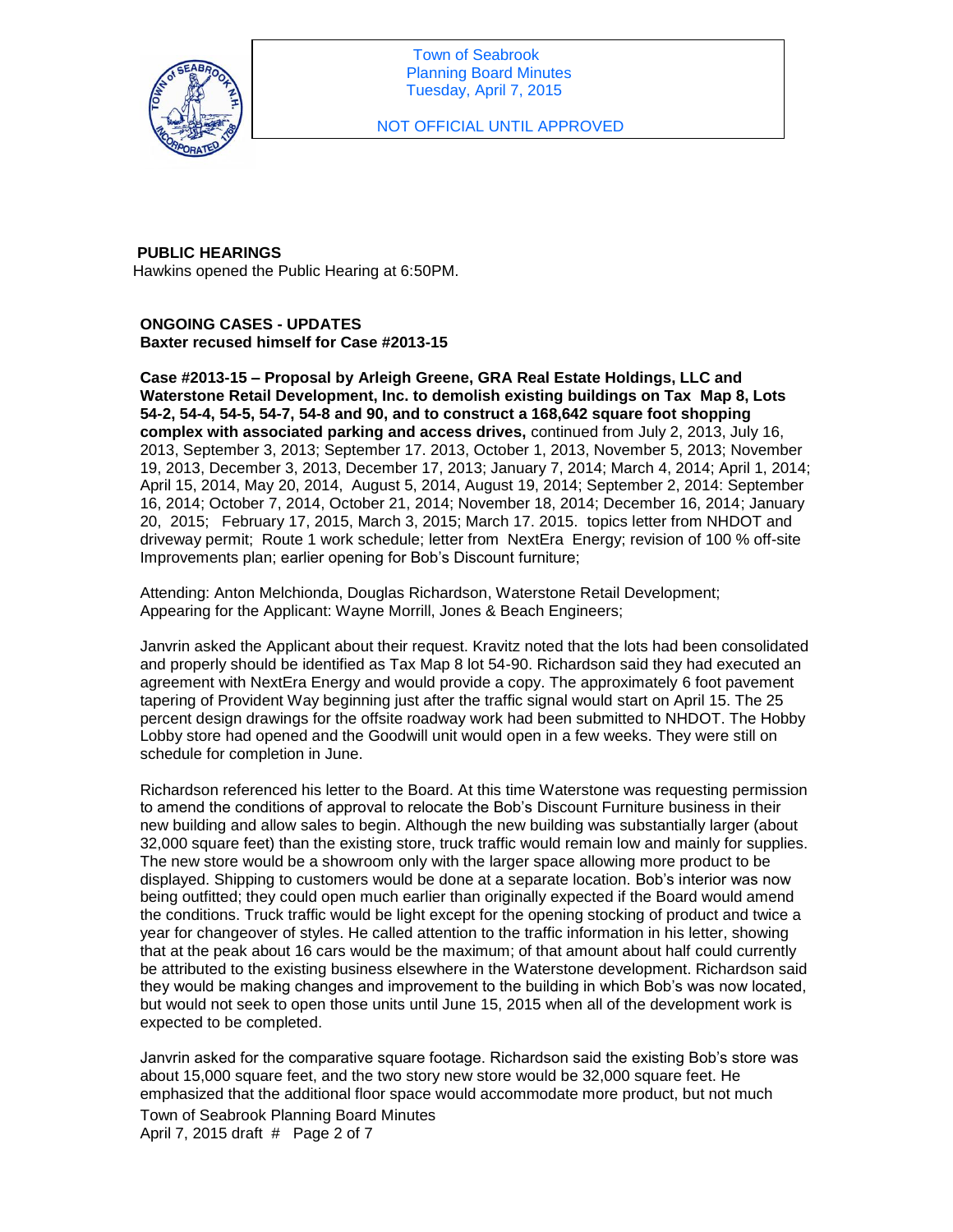

additional foot traffic. Eaton was concerned that a Grand Opening on a Saturday would cause a traffic jam and asked that an opening be during the week. Richardson said usually it would be on a Thursday.

Janvrin asked Morgan about changing a use from one lot to another. Morgan said this would be at the Board's discretion; he thought it a good case for no increased traffic. Hawkins said to acknowledge that there would not be much traffic increase in re the new location; it might be 30 cars in and out, half that number is already there. He noted that the intersection was designed for heavier traffic, because it was assumed that the old Walmart and Shaws were in operation, but they are no longer active. However, the Board had been really clear that it was approving the opening of 2 stores. Hawkins was happy they were still on for June completion, but there were still issues on Provident Way. He had not yet heard that the lining up on the way to NextEra had been resolved. Richardson said they had signed a right of entry for a taper reduction with NextEra, and the document was forwarded through NextEra's attorneys. That work and the top surfacing was scheduled for the first week in May.

Hawkins recalled that the Board had asked Waterstone to take responsibility for the Provident Way signal operation and financial cost ongoing. Melchionda said they had reached out to the parties that would benefit from the signal to work together on the maintenance and cost on an ongoing basis. They understood that this was the first signal in the town, noting that there was a one year equipment warranty. Rather than wait for coordination with abutters, Waterstone proposed to pay for a 5 year extension of the warranty, and also pay for the electricity consumption for 5 years. Maintenance after that would be minimal. Morgan asked if this had been discussed during the negotiations with NextEra. Melchionda said they had been before the Board for 3 years and had been trying to get agreement with NextEra for the taper and fencing for 18 months. The priority was getting the signal operation resolved. They would return to the Board with a resolution. Morgan said that originally there was to be a roundabout; he thought NextEra wanted the signal. Melchionda explained that they were trying to get the issues resolved one at a time. Everyone agreed they needed continuous flow so it went from 4 stop signs to the roundabout and then to the signal. Waterstone made the business decision to resolve this on their own. Although they would try to get DDR and NextEra to participate, they decided to put forth the above offer on their own at this meeting.

Hawkins asked how the signal came to be in the plan. Melchionda said that Waterstone agreed to the requests, to get the project done. Hawkins had the same recollection and agreeing to the light was to move the project along; the understanding was that DDR and NextEra would benefit. He did not see where the taxpayers would benefit. Melchionda recalled that the original design had been for 4 stop signs, which was not good from a life safety point of view. During discussions a roundabout was suggested, and somehow the signal evolved as the desired design. He would keep trying to get a positive response from DDR and NextEra; they wanted to have a resolution for this Board meeting. Hawkins asked for the cost of the warranty extension and the light maintenance. Melchionda said that cost would be about \$3000 annually; they did not yet have an estimate of the electricity cost. Chase asked about the maintenance costs. Melchionda said if a town plow hit the signal that would be on the town's insurance cost. The signal would be kept in good working order from the base to the lights. Eaton asked what the cost would be if the warranty insurance were not in place. Richardson estimated that the maintenance would be about \$1200 annually. Chase asked if the DPW Manager had any requisites. Janvrin said that some estimates had been given to the Budget Committee, but they were not exact.

Hawkins asked why footing the ongoing costs was such a big deal for Waterstone. Melchionda said, just as the donation Waterstone made to the town, this was an investment. But their

Town of Seabrook Planning Board Minutes April 7, 2015 draft # Page 3 of 7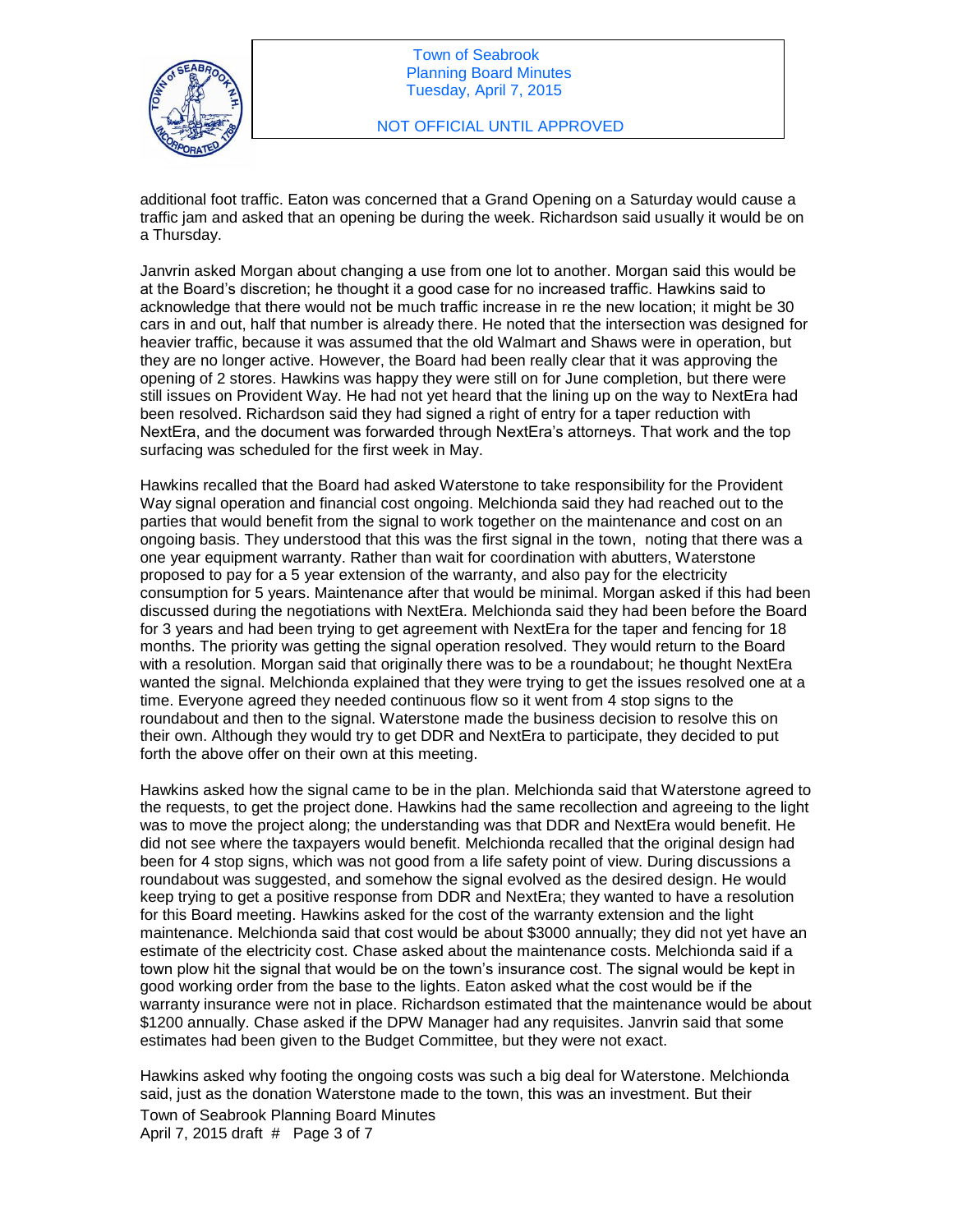

#### NOT OFFICIAL UNTIL APPROVED

business was based in Boston and they could not know what might happen down the road that might encumber the project. They were comfortable with a 5 year horizon. They would make an arrangement with the town, even escrow funds for 78 years. Their concern was "in perpetuity" because they could not know when that encumbrance would end. It was not a matter of dollars. In the spirit of working with the town they could absorb cost, but needed finite parameters. They want a resolution that made the town comfortable. This is the first time in working in 35 states that they were considering this type of arrangement, and would continue to get the other parties to contribute. Lowry asked if NextEra could control that light as well. Melchionda said in an emergency situation the police could override the signal. NextEra would call the police; they would not have direct access.

Hawkins asked how the state handles the Route 1 intersection. Melchionda said they would turn that light over to the NHDOT, which had an internal group to maintain and coordinate signals. They were open to suggestions and wanted to find a resolution. Janvrin recalled that in re the Verizon site the Board stipulated that they had to report back every 6 months. He thought the 5 years was a good start; it gave a period of time for the 3 parties to come up with a resolution in perpetuity so that the town never incurs expense. Hawkins was concerned because NextEra requires unfettered access. Eaton remarked that no residents live along Provident Way, and felt that the taxpayers should bear no expense. The 3 parties should come to a resolution. Chase asked how 5 years would assure a resolution. Melchionda noted the exaction process they had endured with the nearly \$1,000,000 calculation. Waterstone made the decision to provide a donation (in lieu of the exaction) to be used at the town's discretion. This was done to recognize all the things the town had done for Waterstone, as well as Waterstone's investment in improving properties in the town. They are willing to take on the cost of the Provident Way light and believe that the town benefits from the cross-access; additionally Waterstone was doing significant roadway work. Further, Waterstone is doing work along the east side of Route 1 at its expense for which the cost otherwise would be for the town. This work is for the benefit of the town is being done at Waterstone's expense and was not part of the proposal.

Melchionda said they would follow the recommendations of the town but did not know when or if they could bring DDR or NextEra into agreement. Janvrin said the Planning Board decides on exactions or donations, but has no control how the money is spent. He thought the Board could recommend to the Selectmen that a portion of the donation be spent in re the Provident Way light. Kyle pointed out that Waterstone had made a donation, and did not follow the rules for exactions. Janvrin asked for Morgan's view of setting aside funds from the donation for maintenance of the light after 5 years. Morgan said that would be an option, but was puzzled as to why the relatively small amount was a problem for Waterstone. His preference would be for Waterstone to absorb the entire cost. Chase thought the discussion had been about a condominium association among the three parties that could take care of the cost over time. Hawkins said Waterstone had been asked to work out a resolution with DDR and NextEra. He did not think those entities would be keen to participate. The only time the Board could insist is when a property owner returns with an application to the Board.

Melchionda said that if the Waterstone development was not bettering the town, it would be unreasonable to for the town to pay a thing. He called attention to the millions of dollars they were investing in roadway work and in paying their real estate taxes. Even if the light expense were deducted annually, the net new monies to the town would be very substantial so taxpayers will receive a net income benefit and no negative impact. Eaton disagreed saying there would be more traffic and use of fire and police services. They want to keep the cost to taxpayers down. Chase asked if stop signs could be substituted. Baxter explained that shopping center tenants generally pay cam charges on a square foot basis for maintenance of the common areas and

Town of Seabrook Planning Board Minutes April 7, 2015 draft # Page 4 of 7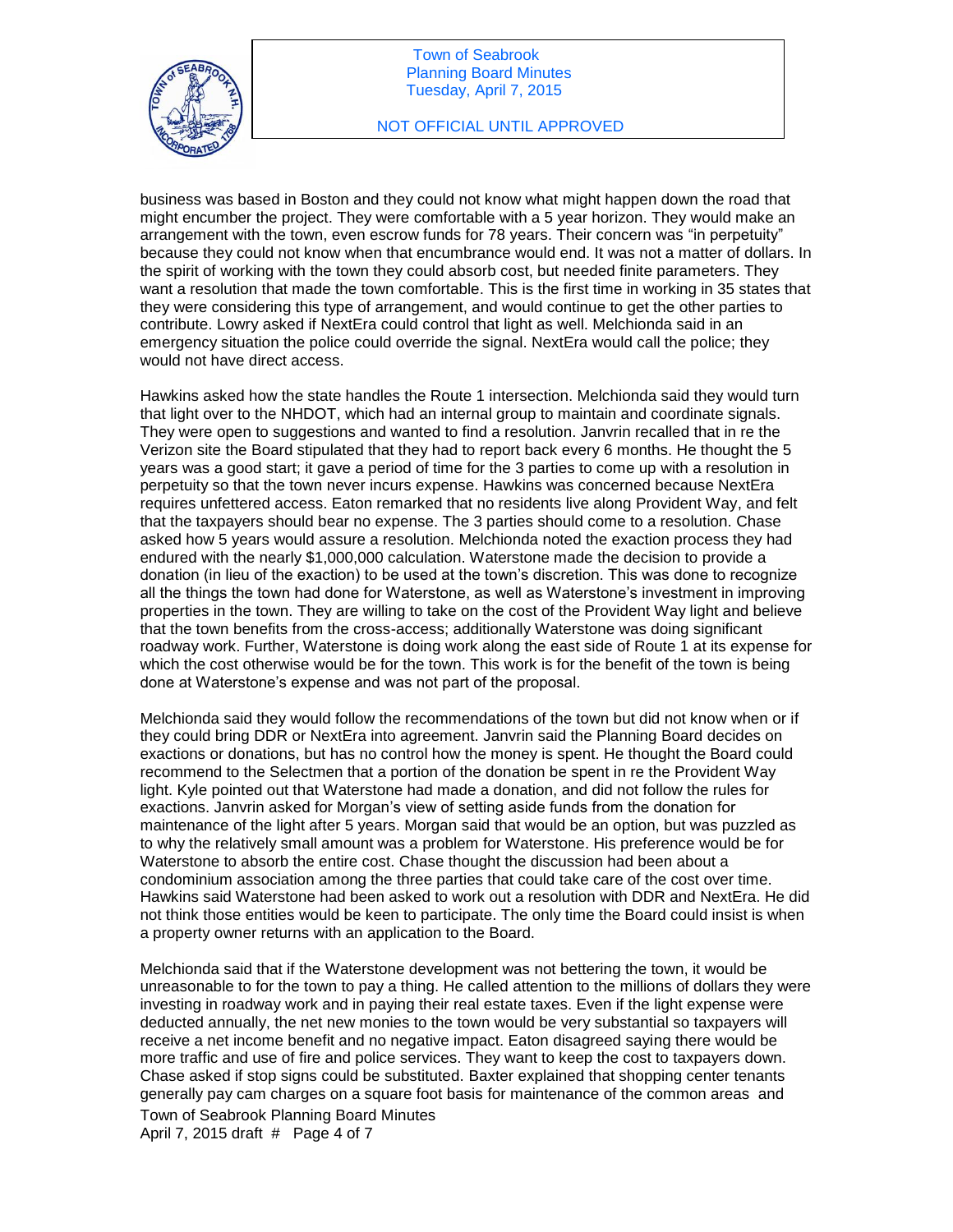

contribute to the plowing, lighting etc. He acknowledged Waterstone's contribution, but did not think the light would be a significant cost. The need to run the shopping center and make sure that the light works.

Melchionda agreed with Baxter and said this was not about dollars. They just wanted an end date – it could be 10 or 15 years. Eaton suggested for as long as the center was in operation. Melchionda said they would be happy to come up with the funds for X number of years. They would need advice since the light was on town property. They were not refusing to pay \$1200 to \$2000 a year for even 50 years, but he did not know the logistics. Given all the lights they have installed in many states they had not been asked to do this. Morgan said they could contract pout the work. Melchionda said how to do the work was not a problem, it was how to structure the arrangement as they owned the improvements to the property, but not the land. Chase suggested a memorandum of understanding. Melchionda said they would have to figure out the mechanics. By consensus the suggestion was to come back with a resolution. Melchionda said he would first sit with the DPW Manager, and then with the Town Manager and their attorneys to agree on the methodology so there is no negative impact on the shopping center and did not pose an issue down the road.

Hawkins asked if Waterstone was willing to take responsibility for the maintenance and operation of that signal. Melchionda confirmed this. Hawkins said all that was needed was an adequate agreement between Waterstone and the Town. Chase asked if a special assessment could be placed on DDR and NextEra. Janvrin said that would be an assessor matter. Hawkins questioned an additional assessment on property already on the tax rolls.

| <b>MOTION:</b> | <b>Hawkins</b> | to approve moving up the opening date for Bob's<br><b>Discount Furniture contingent on</b><br>(i) the developer taking responsibility for the<br>maintenance and operation cost of the Provident Way<br>signal and work out an agreement with the town to<br>identify the respective terms;<br>(ii) the old Bob's building remaining unoccupied until<br>the Route 1 traffic mitigation work is completed, and<br>(iii) any grand opening be held Monday through<br>Thursday and not on Saturday or Sunday. |
|----------------|----------------|-------------------------------------------------------------------------------------------------------------------------------------------------------------------------------------------------------------------------------------------------------------------------------------------------------------------------------------------------------------------------------------------------------------------------------------------------------------------------------------------------------------|
| <b>SECOND:</b> | Lowry          | <b>Approved: Unanimous</b>                                                                                                                                                                                                                                                                                                                                                                                                                                                                                  |

Zalewski asked for the earliest date that a certificate of occupancy could be written. Janvrin said May 20. Melchionda asked if they would waive jurisdiction to the building Inspector for a soft opening on may 14. Zalewski said he would allow stocking in advance.

# **OTHER BUSINESS**

Baxter resumed his seat

## **Streamlining the Case Review Process**

Hawkins described the recent effort by the Planning Board chair, town planner, peer review engineer, and the secretary to identify sequentially the elements of the case review process and shorten the time frame where possible. The intention was to get down every administrative and

Town of Seabrook Planning Board Minutes April 7, 2015 draft # Page 5 of 7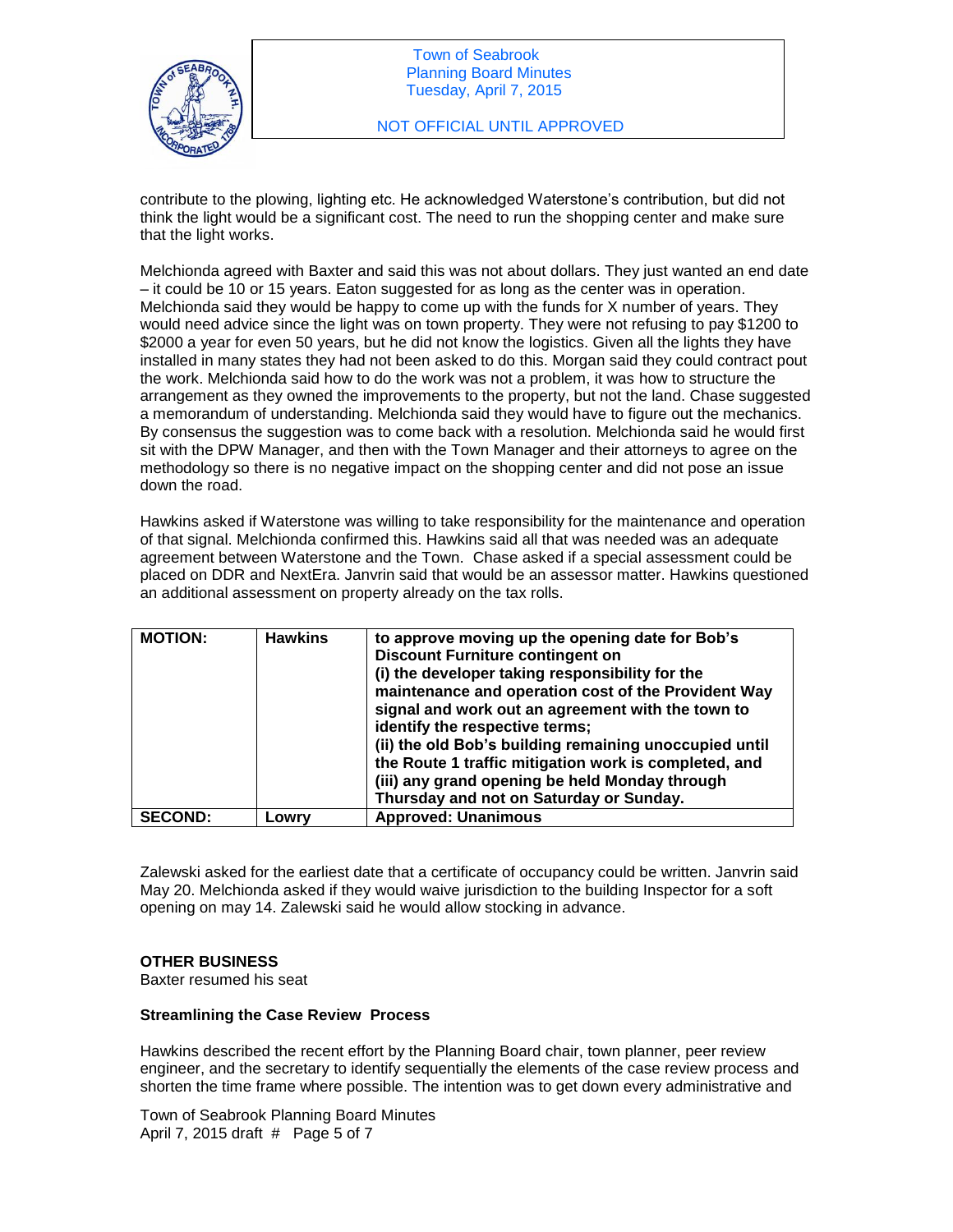

interdepartmental step, and designate who is responsible for each item within the timeframe. Applicants would become aware of the procedures at the outset because they would be explained as an exhibit to the Application itself. Recently, the case plans have been provided to department heads, the planner, and engineer very soon after they are submitted - in advance of the first Planning Board hearing. The date of the potential Technical Review Committee meeting will be stated in the accompanying memorandum; the TRC meeting will be cancelled should the Board decide it is unnecessary. Once the conditional approval is granted by the Board, to reduce the repetitive presentations the applicant's case engineers or surveyors will be asked to provide revised plans in a digital format until the peer review engineer, and department heads are satisfied, and the town planner is ready to authorize the final paper plans to be signed.

Hawkins said the next step would be to share these procedures with a couple of engineers who are often representing applicants for their feedback, and to be clear that as-builts, letters of completion, final digital and paper plans satisfactory to the Board would be required. He asked for comments from the Board.

Janvrin commented that this was a lot of work, and wondered if a flow-chart or calendar could be helpful. Hawkins said the amount of time devoted to a case would vary; eg the 180 day period to complete conditions of approval could be extended another 180 days. The objectives were transparency, understanding expectations, reducing inefficiencies, and giving more time to department heads for review. Janvrin asked if there could be signoffs on a chart with responsibilities detailed in the conditions on the plan. Hawkins said he would meet with Wayne Morrill and Henry Boyd, and then attach the exhibit to the Application. Morgan noted the town regulations require the applicant to request an extension if the project was not complete within 2 years. Hawkins thought that was a reasonable time; the construction end date could be a condition. The state set a 5 year exemption from zoning changes. Janvrin said the applicant would have to be educated.

## **Route 1 Subcommittee**

Baxter called attention to the many changes along Route 1 since the bottleneck at Route 107. He wanted to expedite the long term process, working with the Rockingham Planning Commission. Seabrook was unique in using exaction fees to help the state to accelerate the process. South of Route 107 was pretty good, but with the new retail traffic, he was concerned that the bottleneck would now move to the north of Route 107. Chase said the system was changing and the state had adjusted its point value and guidelines. When there is no money, the projects fall off. Janvrin favored a committee to work with the RPC Commissioners in re the regional master plan, and also to review and update Seabrook/s Master Plan to have influence with the NHDOT. Baxter thought this might be a joint effort with the Selectmen. Morgan cautioned that if 4 or more Planning Board members attended a meeting that would be a Board quorum requiring notice and minutes. Baxter, Janvrin, Eaton, and Chase responded to Janvrin's call for subcommittee volunteers. It was suggested that John Starkey would be a valuable addition.

## **Impact Fee Subcommittee**

Janvrin noted that Hawkins, Chase, and he had expressed interest in the Impact Fee Subcommittee, and recommended waiting for a response from Aboul Khan to return from overseas. Chase asked about the procedure. Hawkins said the methodology had to justify the purpose of any proposed impact fee, and calculate proportionately the excess capacity percentage in a formula. Items could be bundled together. The Town had previously worked with the impact fee consultant recognized as the state's expert, and could engage him again. Information could come from other towns, including Hampton, that already had impact fees. The

Town of Seabrook Planning Board Minutes April 7, 2015 draft # Page 6 of 7